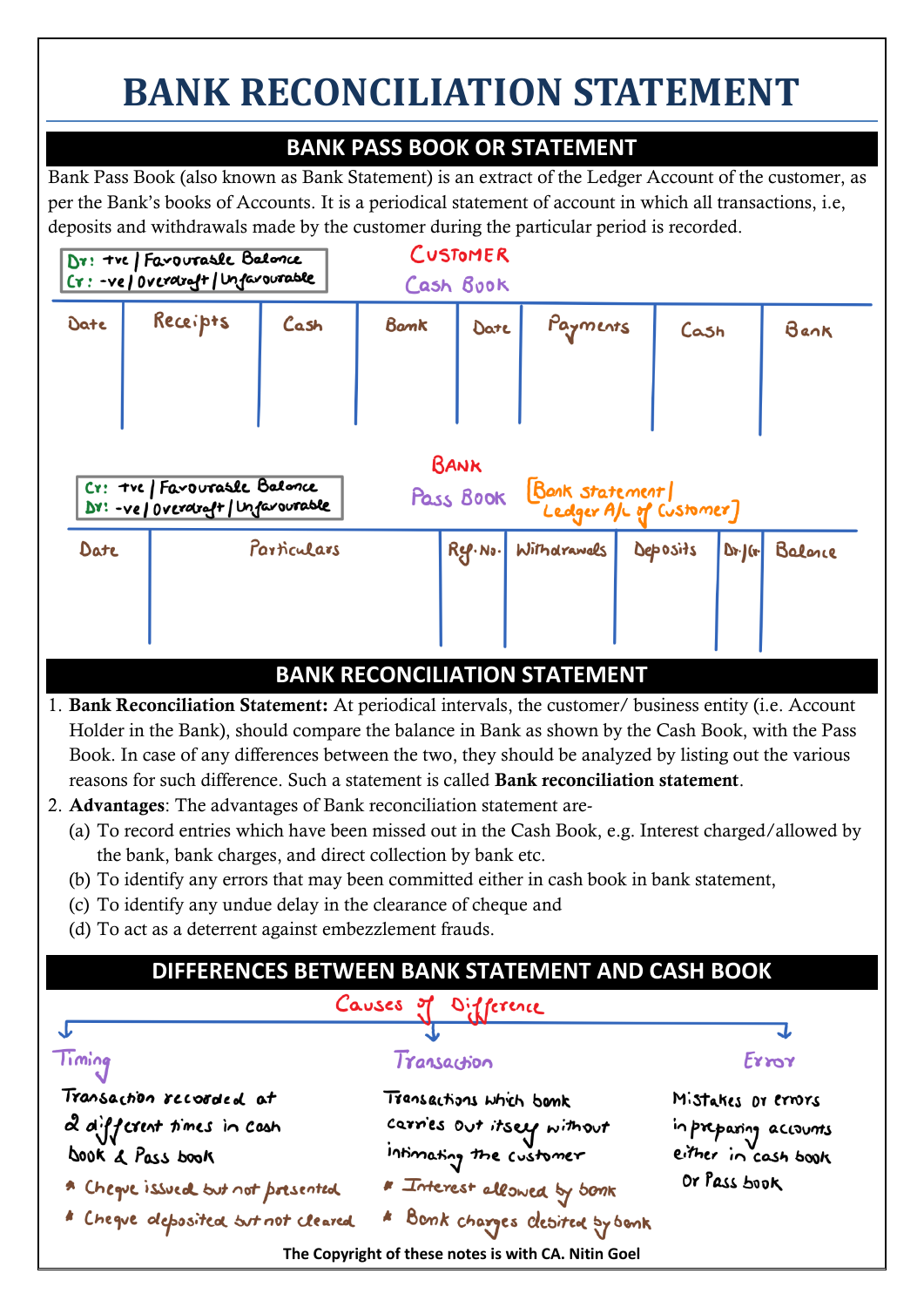# **PROCEDURE FOR BANK RECONCILIATION STATEMENT**

BRS may be prepared in two ways-

- (a) Without adjusting the Cash Book, i.e. Preparation of BRS only.
- (b) After adjusting Cash Book for Items 3 to 10 given below, i.e. Preparation of Adjusted Cash Book and BRS.

# **METHOD 1: PREPARATION OF BRS ONLY (i.e. WITHOUT ADJUSTING CASH BOOK)**

#### Prepare Bank Reconciliation Statement as under-Starting Point Cash Book Balance Pass Book Balance Balance as per Starting Point Dr. Balance in Cash Book (Favourable) Cr. Balance in Pass Book (Favourable) 1. Cheques issued but not yet presented for payment (Item1) and Subtract payment (Item1) 2. Cheques deposited into Bank but not yet credited/ cleared (Item2) Subtract Subtract Add 3. Interest allowed by Bank (Item3) Add Add Subtract 4. Interest & Dividends collected by Bank (Item4) Subtract Concrete by Bank and Add Subtract 5. Direct payments into Bank by a Effect payments into Bank by a<br>customer (Item5) and Add Subtract 6. Bills Receivable collected by bank on behalf of the customer (Item6) Add Subtract 7. Interest & Expenses charged by Bank  $\frac{1}{2}$  (Item7) Add 8. Direct Payments by bank (Item8) Subtract Add 9. Dishonour of a bill discounted with the Bank (Item9) **Subtract** Add **Subtract** Add 10. Wrong Entries (Item 10) (a) Wrong Debit in Cash Book or in Pass Book, under-casting of Cr. Side of Cash Book, overcasting of Dr. side of cash book etc. Subtract Add (b) Wrong Credit in Cash Book or Pass Book, overcasting of Cr. side of Cash book, under-casting of Dr. side of cash book Add Subtract Balances as per End Point Pass Book Balance | Cash Book Balance

## **METHOD 2: PREPARATION OF ADJUSTED CASH BOOK AND BRS**

Step1: Prepare Adjusted Cash Book with the following Debits and Credits

| Receipts                              | Rs.    | <b>Payments</b>                      | Rs.    |
|---------------------------------------|--------|--------------------------------------|--------|
| To balance b/d (in case of Favourable |        | To balance b/d (in case of Overdraft |        |
| Balance as per Cash Book)             |        | Balance as per Cash Book)            |        |
| To Interest allowed by Bank           | Item 3 | By interest & expenses charged by    | Item 7 |
|                                       |        | bank                                 |        |
| To Interest & Dividends collected by  | Item 4 | By Direct payments by bank as per SI | Item 8 |
| Bank                                  |        |                                      |        |

#### **The Copyright of these notes is with CA. Nitin Goel**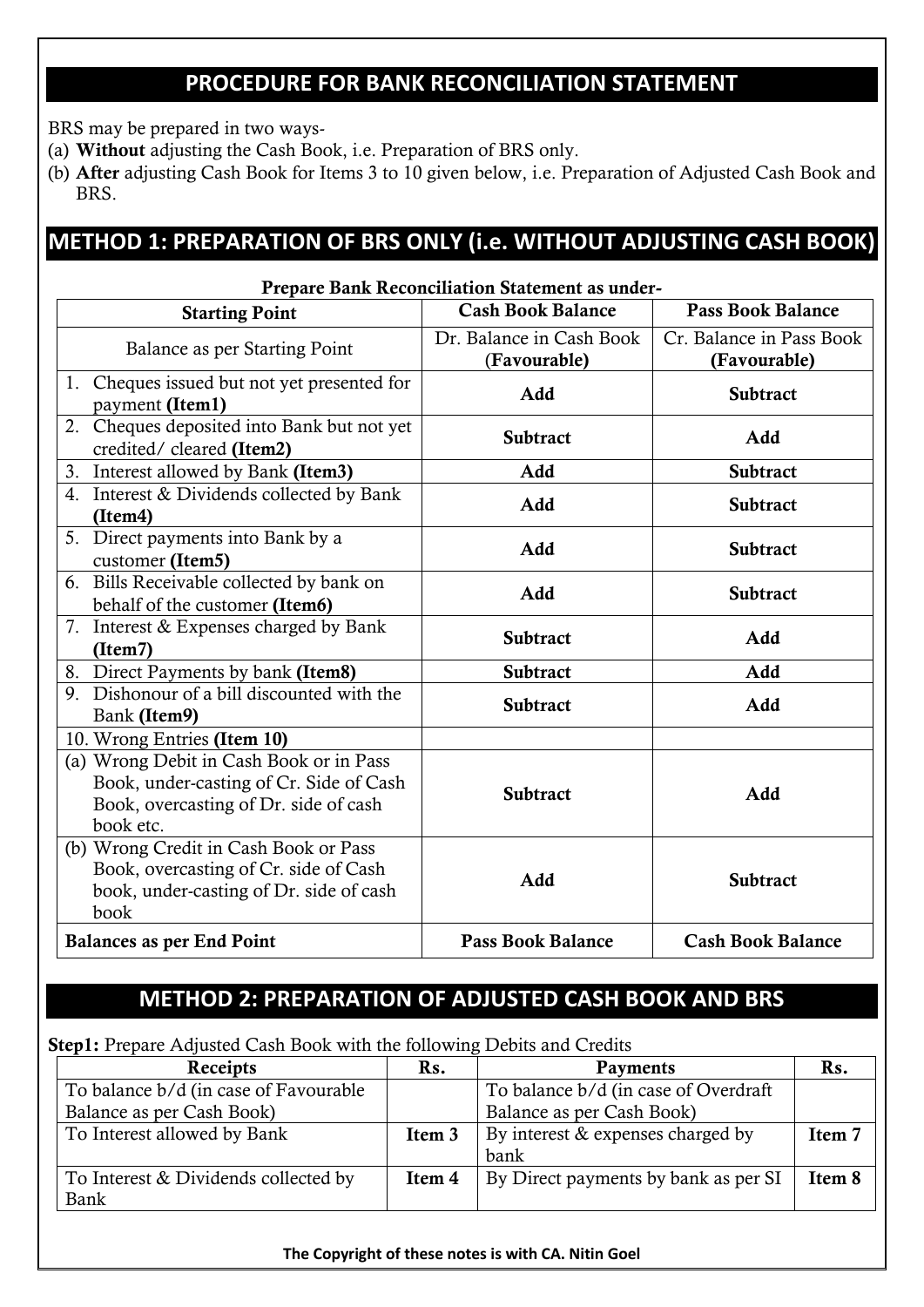| To Direct Payments into Bank by          | Item 5  | By dishonour of a bill discounted        | Item 9  |
|------------------------------------------|---------|------------------------------------------|---------|
| firm's customers (being Firm's receipts) |         | with the bank                            |         |
| To Bill Receivable collected by bank on  | Item 6  |                                          |         |
| behalf of firm                           |         |                                          |         |
| To Rectification of Error in Cash Book,  | Item 10 | By Rectification of error in cash book,  | Item 10 |
| e.g. double credit posting, credit       |         | e.g. double debit posting, debit         |         |
| overcast, debit under cast, debit entry  |         | overcast, credit undercast, credit entry |         |
| omission etc.                            |         | omission etc.                            |         |
| To balance c/d (in case of Overdraft     |         | By balance c/d (in case of Favourable    |         |
| balance as per Cash Book)                |         | balance as per Cash Book)                |         |
| <b>Total</b>                             |         | <b>Total</b>                             |         |

Note:

• The closing balance in the above Adjusted Cash Book is called Adjusted Cash Balance. This will be taken to the BRS.

• In Item 10, Errors made in Cash Book will be adjusted, but errors made in Pass Book will not be given effect in Cash Book.

Step 2: Prepare Bank Reconciliation Statement as under-

| <b>Starting Point</b>                                                  | <b>Cash Book Balance</b> | <b>Pass Book Balance</b> |
|------------------------------------------------------------------------|--------------------------|--------------------------|
| Balance as per Starting Point                                          | Dr. Balance in Cash Book | Cr. Balance in Pass Book |
|                                                                        | (Favourable)             | (Favourable)             |
| 1. Cheques issued but not yet presented for<br>payment (Item1)         | Add                      | <b>Subtract</b>          |
| 2. Cheques deposited into Bank but not yet<br>credited/cleared (Item2) | <b>Subtract</b>          | Add                      |
| 3. Wrong Cr. in Pass Book (Item10)                                     | Add                      | <b>Subtract</b>          |
| 4. Wrong Dr. in Pass Book (Item10)                                     | <b>Subtract</b>          | Add                      |
| <b>Balance as per End Point</b>                                        | <b>Pass Book Balance</b> | <b>Cash Book Balance</b> |

## Question 1

| Prepare a Bank Reconciliation Statement from the following particulars as on 31st March, 2021:   |           |  |
|--------------------------------------------------------------------------------------------------|-----------|--|
| <b>Particulars</b>                                                                               | Amount    |  |
| Debit balance as per bank column of the cash book                                                | 18,60,000 |  |
| Cheque issued to creditors but not yet presented to the bank for payment                         | 3,60,000  |  |
| Dividend received by the bank but not entered in the Cash book                                   | 2,50,000  |  |
| Interest allowed by the Bank                                                                     | 6,250     |  |
| Cheques deposited into the bank for collection but not collected by bank upto this date          | 7,70,000  |  |
| Bank Charges not entered in Cash Book                                                            | 1,000     |  |
| A cheque deposited into bank was dishonored but no intimation received                           | 1,60,000  |  |
| Bank paid house tax on our behalf but no intimation received from bank in this                   | 1,75,000  |  |
| connection                                                                                       |           |  |
| Insurance premium paid by bank as per standing instruction not intimated                         | 15,900    |  |
| Cash sales wrongly recorded in the Bank column of the cash-book                                  | 2,55,000  |  |
| Wrong credit given by the bank                                                                   | 1,50,000  |  |
| Payments side of the Cash-book was under cast by                                                 | 350       |  |
| On 20 <sup>th</sup> March, 2021 the debit balance as on the previous day, was brought forward as | 2,500     |  |
| credit balance in Cash-book                                                                      |           |  |
| A customer, who received a cash discount of 5% on his account of Rs. 2,000, paid                 | 2,000     |  |
| cheque on 24th March, 2021. The cashier erroneously entered the gross amount in the              |           |  |
| Cash-Book.                                                                                       |           |  |
| Bank recorded a Cash deposit of Rs. 1,550 as Rs. 1,505                                           |           |  |
|                                                                                                  |           |  |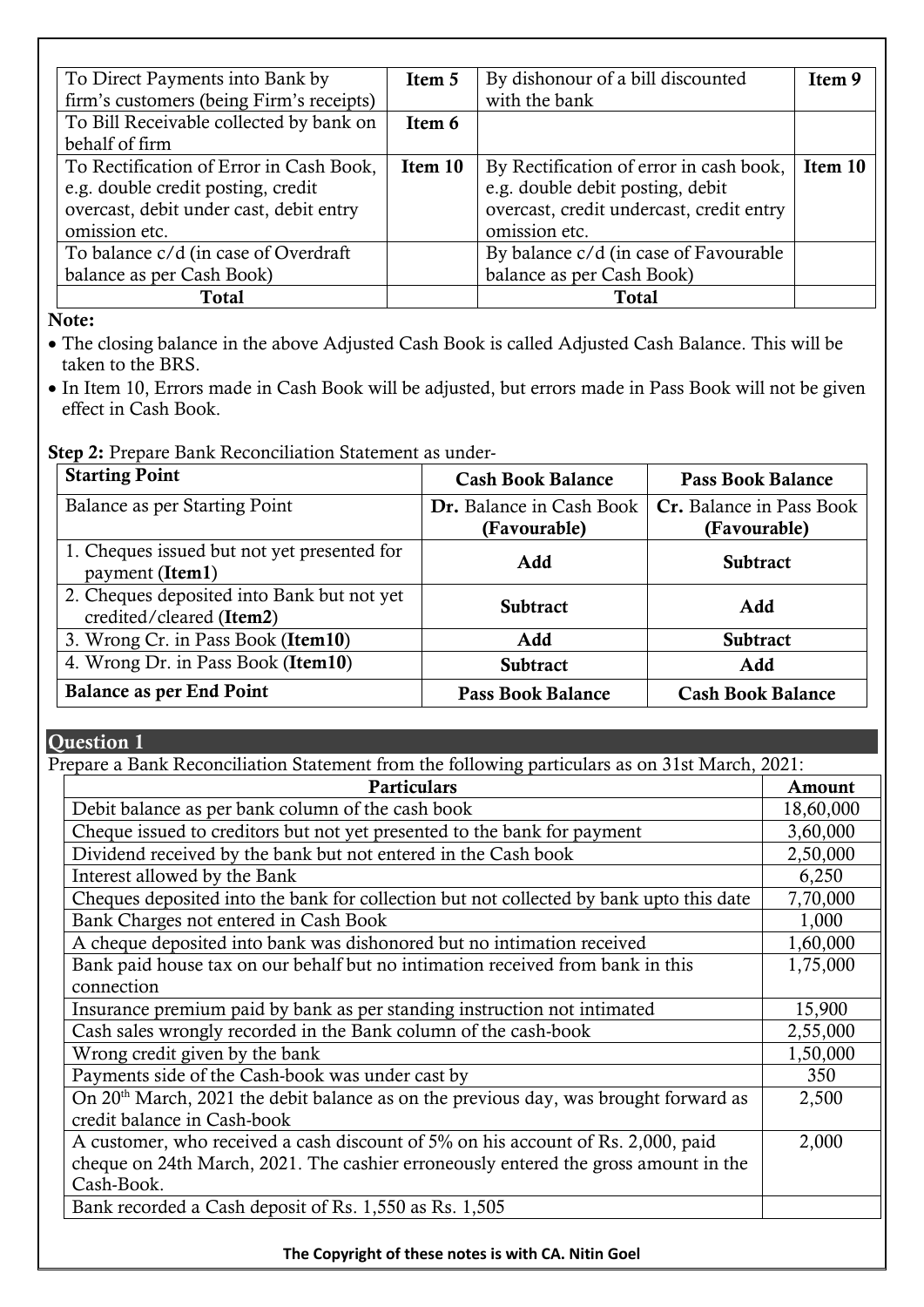#### Solution

## Bank Reconciliation Statement

| Particulars                                                                    | Amount     |
|--------------------------------------------------------------------------------|------------|
| Balance as per Cash book                                                       | 18,60,000  |
| Add: Cheque issued but not presented                                           | 3,60,000   |
| Add: Dividend collected by the bank directly but not recorded in the cash book | 2,50,000   |
| Add: Interest allowed by bank                                                  | 6,250      |
| Less: Cheque deposited in bank but not yet credited                            | (7,70,000) |
| Less: Bank charges debited by the bank not entered in cash book                | (1,000)    |
| Less : Cheque deposited into bank was dishonored but no intimation received    | (1,60,000) |
| Less: Bank paid house tax on our behalf but no intimation received from bank   | (1,75,000) |
| Less : Insurance premium paid by bank as per standing instruction              | (15,900)   |
| Less: Cash sales wrongly recorded in the Bank column of the cash-book          | (2,55,000) |
| Add: Wrong credit given by the bank                                            | 1,50,000   |
| Less: Undercasting of payment side of cash book                                | (350)      |
| Add: Debit balance brought forward as credit balance (2,500*2)                 | 5,000      |
| Less: Discount recorded in Bank column (2000*5%)                               | (100)      |
| Less: Cash deposit wrongly recorded by bank (1550-1505)                        | (45)       |
| <b>Balance as per Pass Book</b>                                                | 12,53,855  |

## Question 2

On 30th November, 2020, the Bank Statement of Mr. Hari showed Rs. 3,200 overdrawn. An examination of the records showed the following errors:

- (i) The debit side of the Cash Book was undercast by Rs. 400.
- (ii) A cheque for Rs. 1,600 in favour of Y suppliers Ltd. was omitted by the bank from the statement, the cheque was debited to another customer's Account.
- (iii) A cheque for Rs. 172 drawn for payment of telephone bill was recorded in the Cash Book as Rs. 127 but was shown correctly in the Bank Statement.
- (iv) A cheque for Rs. 425 from Mr. Pal paid into bank was dishonoured and shown as such on the Bank Statement, although no entry relating to the dishonoured cheque was made in the Cash Book.
- (v) The Bank had debited a cheque for Rs. 150 to Mr. Hari's Account by mistake, it should have been debited by them to Mr. Kar's Account.
- (vi) A dividend of Rs. 100 was collected by the bank but not entered in the Cash Book.
- (vii) Cheque for Rs. 1,200 deposited on 30th November was not credited by the Bank.
- (viii) Interest amounting to Rs. 300 was debited by the Bank but yet to be entered in the Cash Book.
- (ix) A cheque worth Rs. 400 directly deposited into Bank by customer but no entry was made in the Cash Book.
- (x) Out of cheques issued worth Rs. 34,000, cheques amounting to Rs. 20,000 only were presented for payment till 30th Nov, 2020.
- (xi) A cheque for Rs. 4,000 received and entered in the Cash Book but it was not sent to the Bank.
- (xii) Cheques worth Rs. 20,000 had been sent to Bank for collection but the collection was reported by the Bank as under.
	- (1) Cheques collected before 30th Nov, 2020, Rs. 14,000
	- (2) Cheques collected on 10th Dec, 2020, Rs. 4,000
	- (3) Cheques collected on 12th Dec, 2020, Rs. 2,000.
- (xiii) The Bank made a direct payment of Rs. 600 which was not recorded in the Cash Book.
- You are required to prepare a Bank Reconciliation Statement on 30th November, 2020.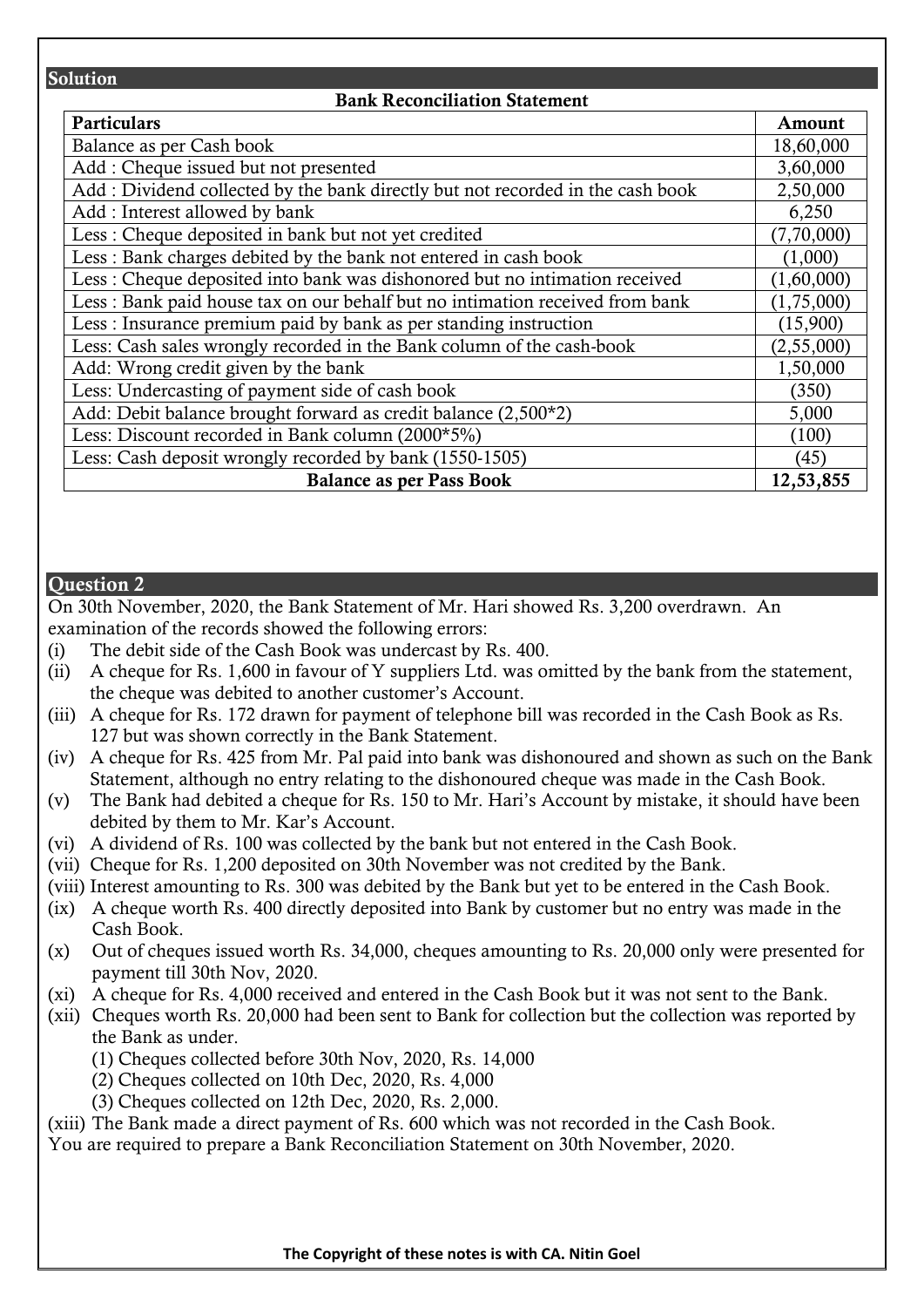## Solution

## Bank Reconciliation Statement as on 30th November, 2020

|       | <b>Particulars</b>                                                                | Amount   |
|-------|-----------------------------------------------------------------------------------|----------|
|       | Bank Overdraft as per Bank Statement                                              | (3,200)  |
| Less: | Debit side of the Cash Book was undercast                                         | (400)    |
| Less: | Cheque issued but debited by the Bank to another customer's account by<br>mistake | (1,600)  |
| Add:  | Cheque issued for 172 posted in the Cash Book as 127                              | 45       |
| Add:  | Cheque dishonoured but not recorded in the Cash Book                              | 425      |
| Add:  | Wrong debit by the Bank to Hari's A/c                                             | 150      |
| Less: | Dividend directly collected by the Bank but not entered in the Cash Book          | (100)    |
| Add:  | Cheque deposited but yet to be credited                                           | 1,200    |
| Add:  | Interest debited by Bank and yet to be entered in the Cash Book                   | 300      |
| Less: | Cheques deposited into the Bank by Customer but not entered in Cash Book          | (400)    |
| Less: | Cheques issued but not presented Rs. (34,000-20,000)                              | (14,000) |
| Add:  | Cheques received, recorded in cash Book but not sent to the Bank                  | 4,000    |
| Add:  | Cheques sent to the Bank but not collected                                        | 6,000    |
| Add:  | Direct payment made by the bank not recorded in the Cash book                     | 600      |
|       | Bank overdraft as per the Cash Book (Cr.)                                         | (6,980)  |

## Question 3

On 30<sup>th</sup> September, 2021, the bank account of XYZ, according to the bank column of the cash book, was overdrawn to the extent of Rs. 8,062. An examination of the Cash book and Bank Statement reveals the following:

- a) A cheque for Rs. 11,14,000 deposited on  $29<sup>th</sup>$  September, 2021 was credited by the bank only on  $3<sup>rd</sup>$ October, 2021.
- b) A payment by cheque for Rs. 18,000 has been entered twice in the Cash book
- c) On 29th September, 2021, the bank credited an amount of 1,15,400 received from a customer of XYZ, but the advice was not received by XYZ until 1<sup>st</sup> October, 2021.
- d) Bank charges amounting to Rs. 280 had not been entered in the cash book.
- e) On 6th September 2021, the bank credited Rs. 30,000 to XYZ in error.
- f) A bill of exchange for Rs. 1,60,000 was discounted by XYZ with his bank. The bill was dishonoured on 28th September, 2021 but no entry had been made in the books of XYZ.
- g) Cheques issued upto 30<sup>th</sup> September, 2021 but not presented for payment upto that date totalled Rs. 13,46,000.
- h) A bill payable of Rs. 2,00,000 had been paid by the bank but was not entered in the cash book and bill receivable for Rs. 60,000 had been discounted with the bank at a cost of Rs. 1,000 which had also not been recorded in cash book.
- i) A cheque for Rs. 70,000 had been dishonoured prior to 30th September, 2021, but no record of this fact appeared in the cash book.
- j) A dividend of Rs. 1,80,000, paid direct to the bank had not been recorded in the cash book.
- k) No entry had been made in the cash book for a trade subscription of Rs. 10,000 paid vide banker's order in August, 2021.
- l) A cheque for Rs. 27,000 drawn by ABC had been charged to XYZ's bank account by mistake in September, 2021.

You are required:

To show the appropriate rectifications required in the cash book of XYZ, to arrive at the correct balance on 30<sup>th</sup> September, 2021 and to prepare a Bank Reconciliation Statement as on that date.